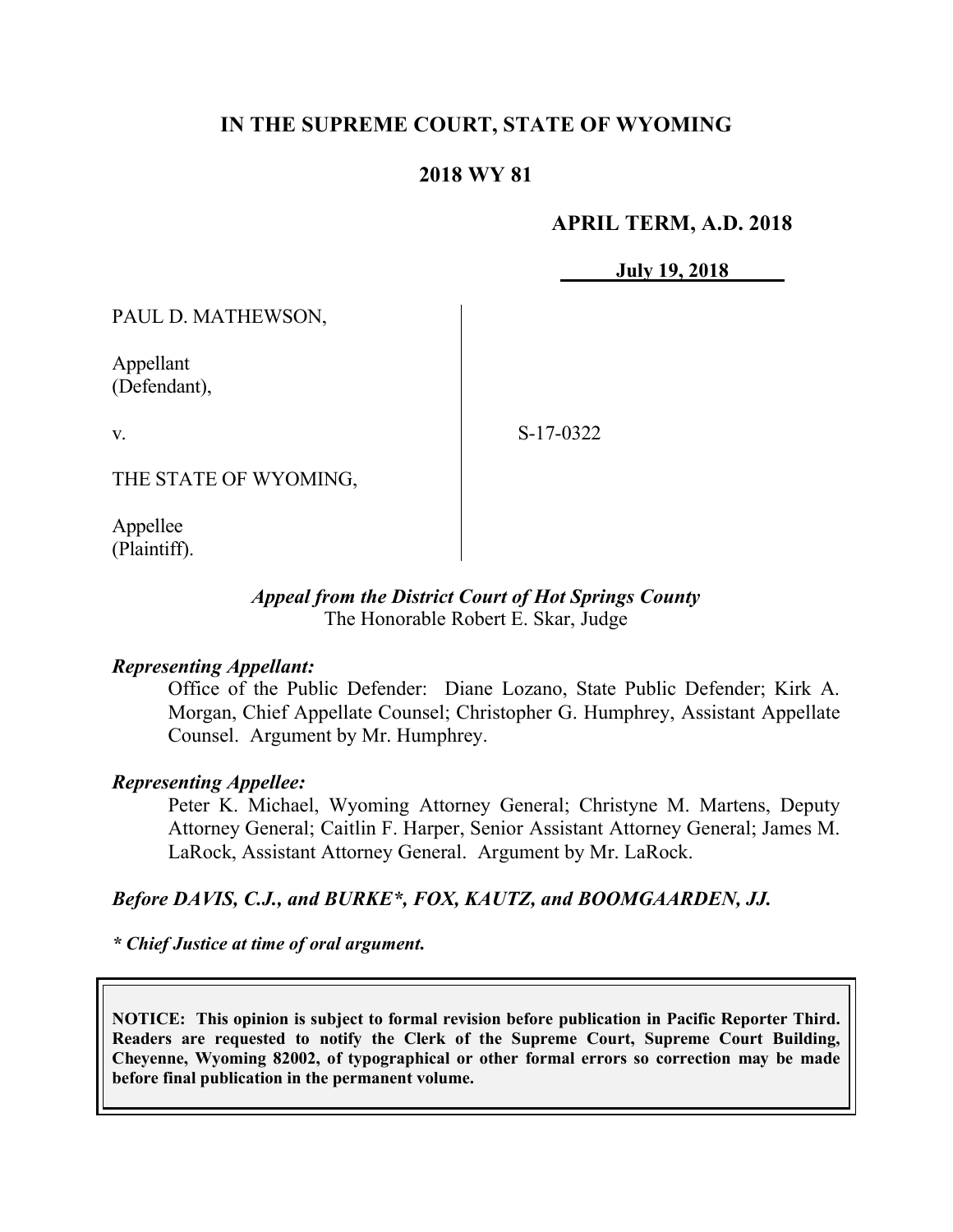## **KAUTZ, Justice.**

[¶1] The State charged Paul D. Mathewson with fraudulently altering a government record, claiming he altered a bond order. The district court found him guilty after a bench trial. On appeal, Mr. Mathewson claims the bond order was not a government record. Further, Mr. Mathewson contends the State's evidence was insufficient to show he had the requisite specific intent when he altered the document.

[¶2] We affirm.

### **ISSUES**

[¶3] Mr. Mathewson raises the following issues on appeal:

1. Did a printed copy of an unsigned and unfiled bond form qualify as a government record, as defined by Wyo. Stat. Ann. § 6-3-604(b) (LexisNexis 2017)?

2. Did Mr. Mathewson possess the requisite intent to commit a violation of Wyo. Stat. Ann. § 6-3-604(a)(ii) when he altered the copy of the bond condition order?

## **FACTS**

[¶4] On June 23, 2016, Mr. Mathewson was arraigned for failing to appear on a trespassing ticket. The magistrate ordered that Mr. Mathewson could be released on a \$2,000 cash bond, and signed a bond order to that effect. Because the magistrate presided over the arraignment remotely, he sent two copies of the signed bond order to the Hot Springs County Circuit Court; the first electronically via e-mail and the second by mail. The order stated the bond amount to be paid and that it could only be paid in cash. The order also included a line on which Mr. Mathewson needed to sign and provide his address as an acknowledgment of his understanding of those conditions. After receiving the order via e-mail, the circuit court clerk printed a copy, file stamped it, and took it to the Hot Springs County jail where Mr. Mathewson was being held to obtain his signature.

[¶5] The clerk delivered the bond order to a deputy sheriff at the jail who witnessed Mr. Mathewson sign it. While signing the order, Mr. Mathewson also checked a box marked "Acceptable Bail Bond." Checking this box indicates that the defendant could contract with an approved bondsman to satisfy the condition rather than paying the bond in cash. The magistrate had not checked this box because the bond order required a cash payment of the entire \$2,000. Mr. Mathewson returned the bond order to the deputy who then made a copy and returned the original to the clerk.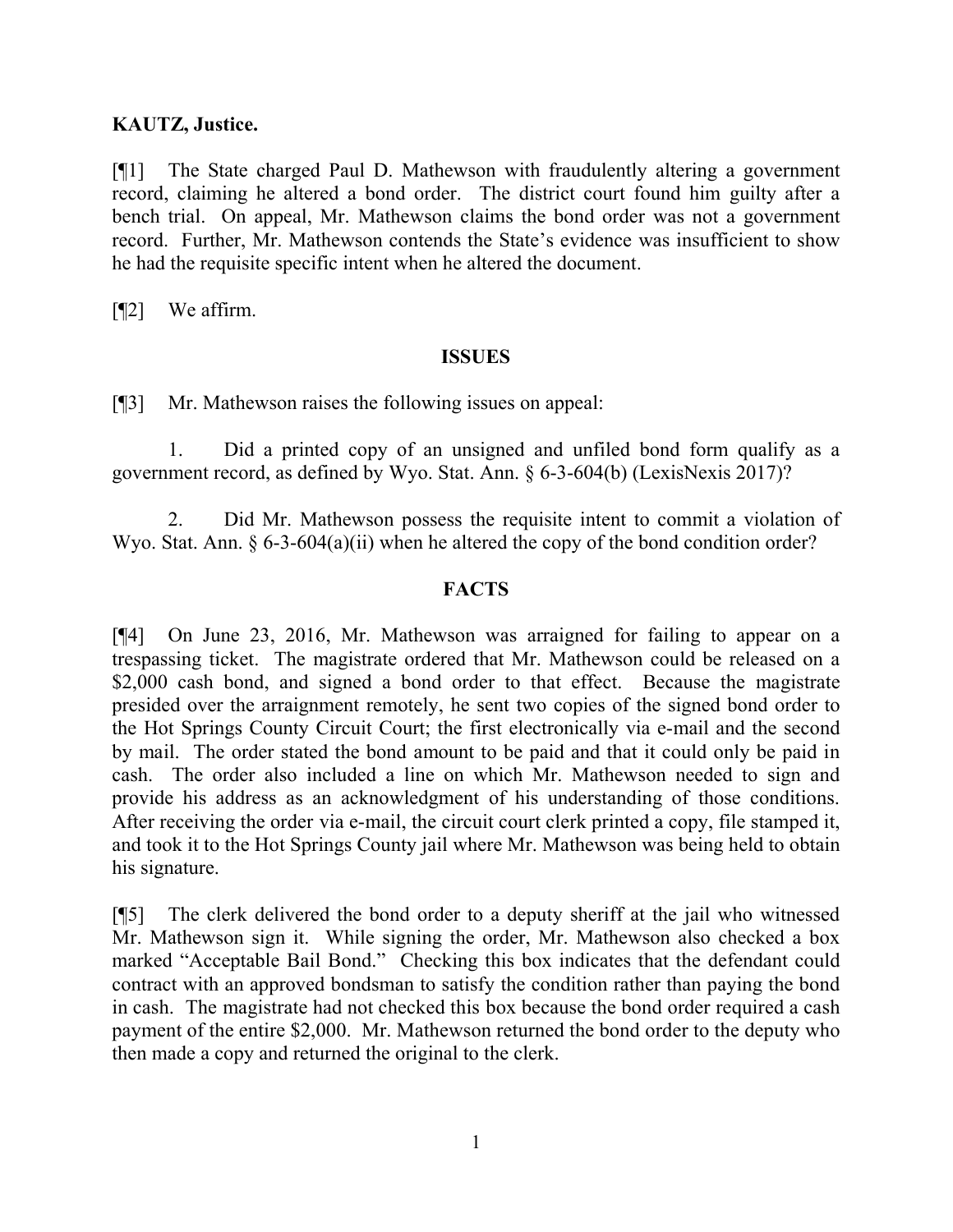[¶6] Ordinarily, the clerk would have then placed the document in the file as part of the permanent record. However, the clerk noticed that the additional box had been checked and compared it to the original sent via e-mail. The clerk then contacted the sheriff's department to report the discrepancy.

[¶7] The State charged Mr. Mathewson with fraudulently altering a government record in violation of  $\S$  6-3-604:

> (a) A person is guilty of a felony punishable by imprisonment for not more than ten (10) years, a fine of not more than ten thousand dollars (\$10,000.00), or both, if he fraudulently steals, alters, defaces, destroys or secretes:

> > (ii) A part or all of a government record.

(b) As used in this section, "government record" means a record, record book, docket or journal which is authorized by law or belongs or pertains to, or is filed with, a court of record, a circuit court or any governmental office or officer.

Mr. Mathewson waived his right to a jury trial, and the case proceeded to a bench trial. The district court found Mr. Mathewson guilty. Mr. Mathewson filed a timely notice of appeal.

# **DISCUSSION**

### *Was the bond order a government record?*

. . .

[¶8] Mr. Mathewson claims he did not violate § 6-3-604 because the bond order he altered was not a government record as defined by statute. His argument requires that we construe the definition of a government record as found in the statute.

[¶9] We review issues of statutory construction *de novo*. *Adekale v. State*, 2015 WY 30, ¶ 12, 344 P.3d 761, 765 (Wyo. 2015).

> The plain, ordinary, and usual meaning of words used in a statute controls in the absence of clear statutory provisions to the contrary. Where there is plain, unambiguous language used in a statute there is no room for construction, and a court may not look for and impose another meaning. Where legislative intent is discernible a court should give effect to the 'most likely, most reasonable, interpretation of the statute, given its design and purpose.'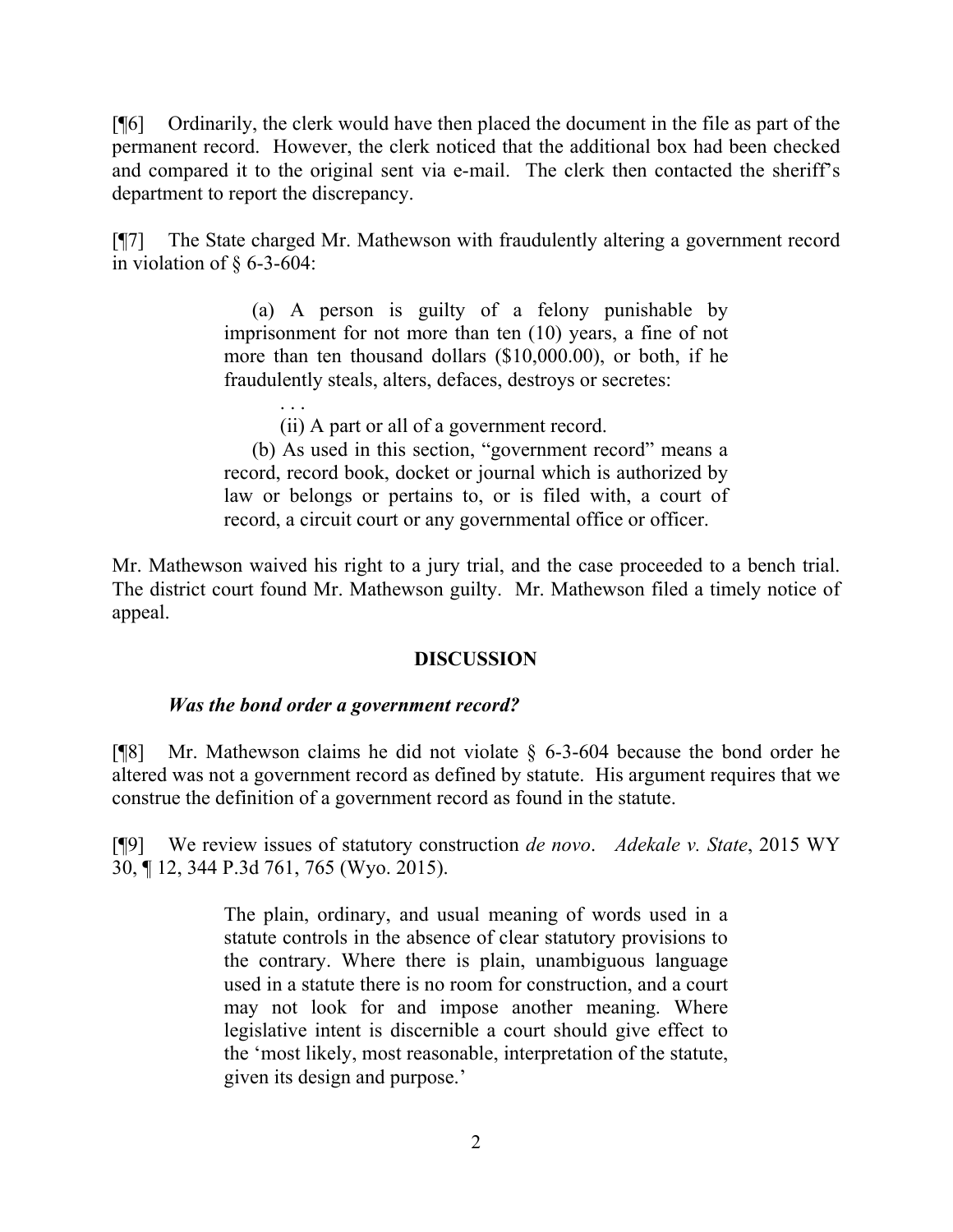*Id*. (citations omitted).

[¶10] When construing a statute, we do not add language or choose other words to change the meaning of a statute. *Id*; *Stutzman v. Office of Wyo. State Eng'r*, 2006 WY 30, ¶¶ 14-16, 130 P.3d 470, 475 (Wyo. 2006).

[¶11] Mr. Mathewson argues that for a document to be considered a "government record," it must be filed with the court and in its final form. However, this interpretation is not supported by the plain and unambiguous definition of "government record" contained in the charging statute. "As used in this section, 'government record' means **a record**, record book, docket or journal **which is authorized by law or belongs or pertains to, or is filed with, a court of record, a circuit court or any governmental office or officer.**" Section 6-3-604(b) (emphasis added).

[¶12] The bond order in question falls squarely within this definition. Black's Law Dictionary defines a 'record' as a documentary account of past events, designed to memorialize those events. *Black's Law Dictionary* 1465 (10th ed. 2014). As the bond order's purpose was to record and memorialize the bond conditions set by the magistrate judge, it clearly was a record, even before Mr. Mathewson signed it and before it was physically placed in the court file.

[¶13] Section 6-3-604(b) requires that in addition to being a record, the document must also have had a specified relationship with the court in order to qualify as a "government record." The statute describes three distinct relationships to the court, any one of which would be sufficient for the document to become a government record. Under the statute, to constitute a government record, a record must be (1) authorized by law; (2) belong or pertain to a court of record; or (3) filed with a court of record. *Id.* This bond order was both authorized by law and belonged to and pertained to the circuit court. The bond order was authorized by law when the magistrate signed it, certifying that it accurately reflected the conditions that were orally explained to Mr. Mathewson at his arraignment. W.R.Cr.P. 46.1(e) specifically authorizes and requires a judicial officer to issue a written bond (or release) order such as this one. Additionally, the order obviously pertained to and belonged to the circuit court as it was issued by the court magistrate, file stamped by the clerk of court, and was intended to be used to officially establish Mr. Mathewson's pretrial release conditions and his acknowledgement of those conditions. Mr. Mathewson's contention that the bond order was not a government record until after he signed it and it was physically placed in the court file acknowledges only the "filed with a court" alternative under the statute and ignores the plain language of the statute which provides two other ways of creating a government record.

# *Sufficiency of the Evidence*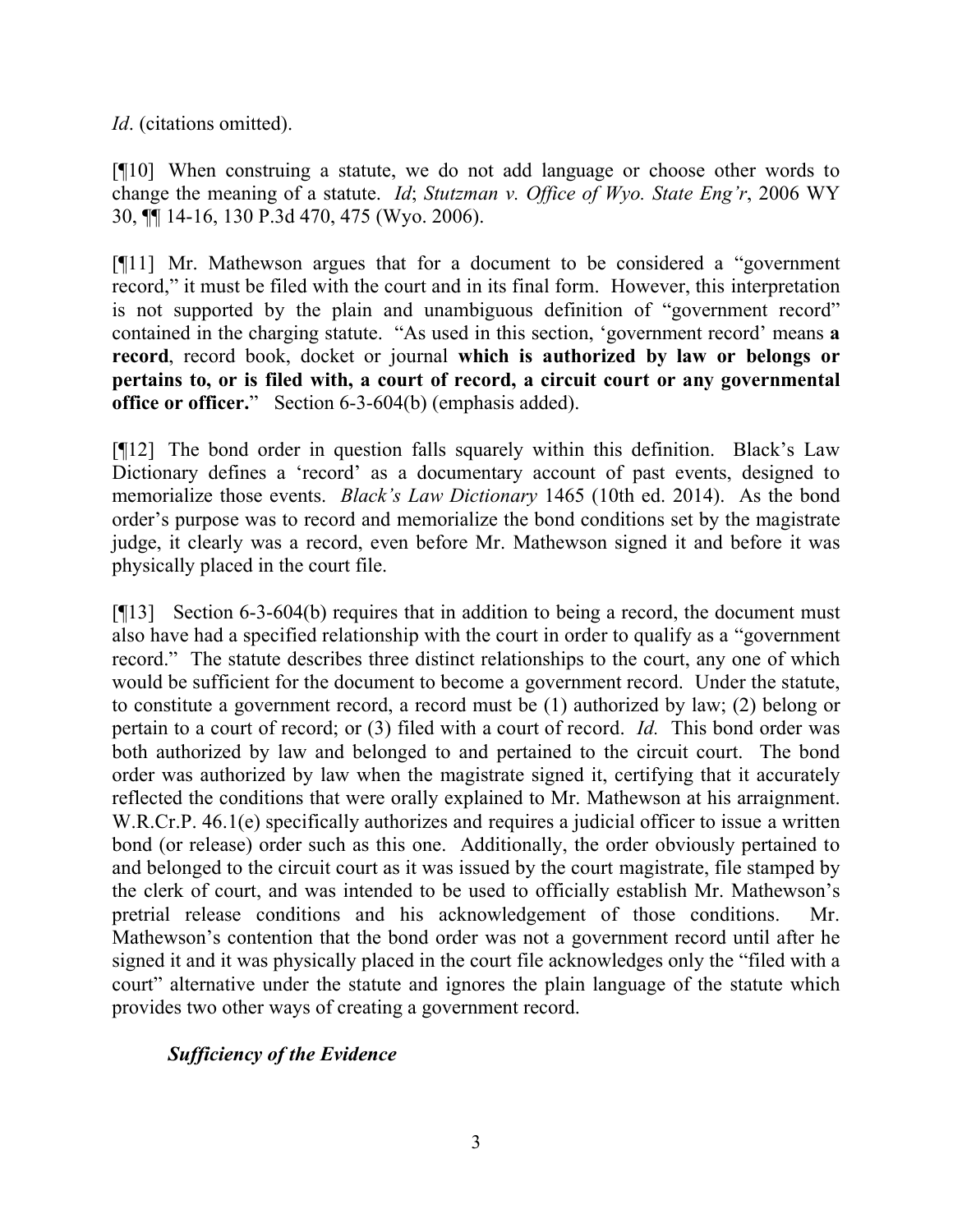[¶14] Mr. Mathewson also claims that the State did not provide sufficient evidence to show that he acted with the specific intent required by  $\S$  6-3-604. The statute provides that a defendant is guilty of a felony only if he "fraudulently" alters a government record. It requires more than just the act of alteration, it requires a particular intent  $-$  a fraudulent one – on the part of the one making the alteration. Consequently, the crime is known as a "specific intent" crime.

> 'When the definition refers to defendant's intent to do some further act or achieve some additional consequence, the crime is deemed to be one of specific intent.' " *People v. Love,* 111 Cal.App.3d Supp. 1, 168 Cal.Rptr. 591, 600 (1980).

"A specific intent crime is one in which a particular intent is a necessary element of the crime itself." *Russell v. State,* Fla.App., 373 So.2d 97, 98 (1979).

*Dean v.* State, 668 P.2d 639, 642 (Wyo. 1983) (emphasis omitted). *See also, Cox v. State*, 829 P.2d 1183, 1185 (Wyo. 1992); *Dorador v. State,* 573 P.2d 839 (Wyo. 1978).

[¶15] In reviewing a claim that the evidence was not sufficient to support a guilty verdict after a bench trial, we apply the same standards as for reviewing a verdict after a jury trial. *Faubion v. State,* 2010 WY 79, ¶ 12, 233 P.3d 926, 929 (Wyo. 2010); *Tennant v. State,* 776 P.2d 761, 763 (Wyo. 1989).

> We examine and accept as true the State's evidence and all reasonable inferences which can be drawn from it. We do not consider conflicting evidence presented by the defendant. We do not substitute our judgment for that of the jury; rather, we determine whether a jury could have reasonably concluded each of the elements of the crime was proven beyond a reasonable doubt. This standard applies whether the supporting evidence is direct or circumstantial.

*Mraz v. State*, 2016 WY 85, ¶ 18, 378 P.3d 280, 286 (Wyo. 2016) (citations omitted).

[¶16] The question for this Court is not whether the evidence was sufficient to establish guilt beyond a reasonable doubt, rather it is whether the evidence could reasonably support such a finding by the factfinder. *Id.*, ¶ 19, 378 P.3d at 296.

[¶17] Mr. Mathewson relies first on the definition of "fraudulently" found in the Wyoming Criminal Pattern Jury Instructions: "Within the context of the statute the term 'fraudulently' could be defined, or expanded upon, to include the notion that the act is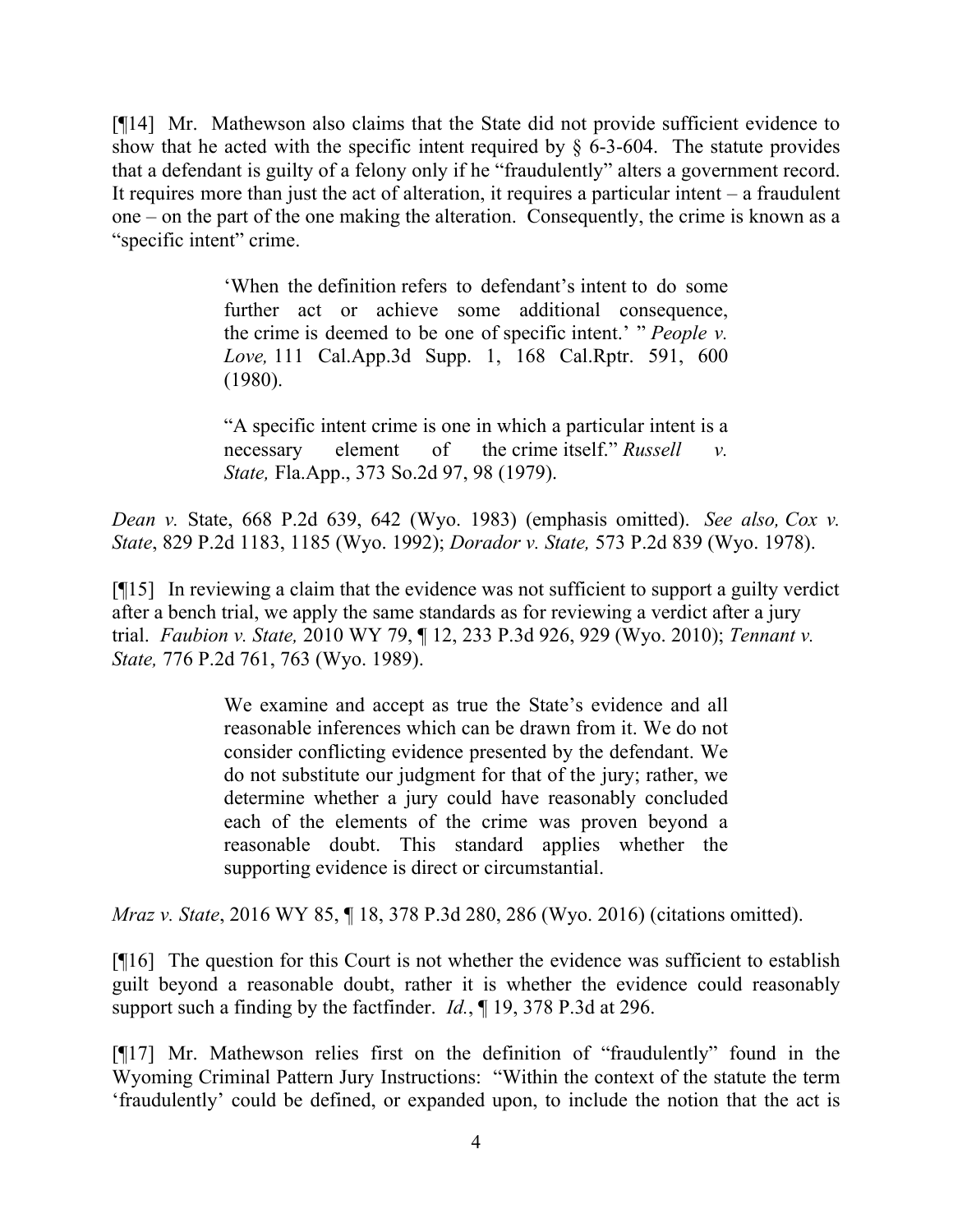done with the **intention to deprive another or secure an advantage**." W.Cr.P.J.I., § 36.04(a), Use Note (2009) (emphasis added). Mr. Mathewson argues that the only evidence the State provided of his intent was the checked box on the copied form itself, and this alone is insufficient to prove he intended to secure an advantage at the time he checked the box. Mr. Mathewson's primary contention is that, because he never attempted to gain release by posting a surety bond, there was insufficient evidence that he had the requisite specific intent. He argues further that even if he had attempted to post a surety bond, it would not have been accepted because no one was under the impression that he was privileged to post a surety bond. Therefore, his alteration to the bond order could not have affected his release.

[¶18] This argument fundamentally misunderstands both the nature of fraud and the *mens rea* element of a crime. In *Cronin v. State*, 678 P.2d 370, 371 (Wyo. 1984), this Court held that "where fraud is an element of a statutory crime, the result of the fraudulent misrepresentation is the same whether the person upon whom the defendant works his or her wiles relies upon the misrepresentations or not." We echoed that holding in *Smith v. State*, 721 P.2d 1088 (Wyo. 1986) wherein the appellant argued that even if he made false statements, his conviction could not be upheld absent a showing by the State that those statements were relied upon. We held that because the statute in that case made no mention of reliance on the misrepresentation as an element of the crime, a lack of reliance could not protect the defendant. *Id*. at 1092. The same is true here. Section 6-3-604 does not make reliance on the defendant's misrepresentation an element of the crime. Mr. Mathewson's conduct after altering the bond condition order is irrelevant; instead, the focus is on his mental state at the time he made the alteration.

[¶19] The State offered sufficient evidence to show Mr. Mathewson had the requisite fraudulent intent. "The State may prove specific intent by the permissible means of inference from circumstantial evidence." *Leavitt v. State*, 2011 WY 11, ¶ 11, 245 P.3d 831, 833 (Wyo. 2011). The circumstantial evidence in this case is sufficient to demonstrate that by altering the bond order Mr. Mathewson acted fraudulently, that is, he intended to gain something he was not entitled to.

[¶20] The act of checking the box itself provides evidence of Mr. Mathewson's intent. A reasonable finder of fact would have considered why that alteration was made in the first place. The evidence showed that if no one had noticed the change he made, Mr. Mathewson could have obtained pretrial release on terms he was not entitled to. Rather than obtaining and submitting the \$2,000 in cash, Mr. Mathewson changed the conditions so that he could pay a smaller fee to a bail bondsman and gain his release. Together, this evidence is enough for a reasonable finder of fact to conclude that Mr. Mathewson's